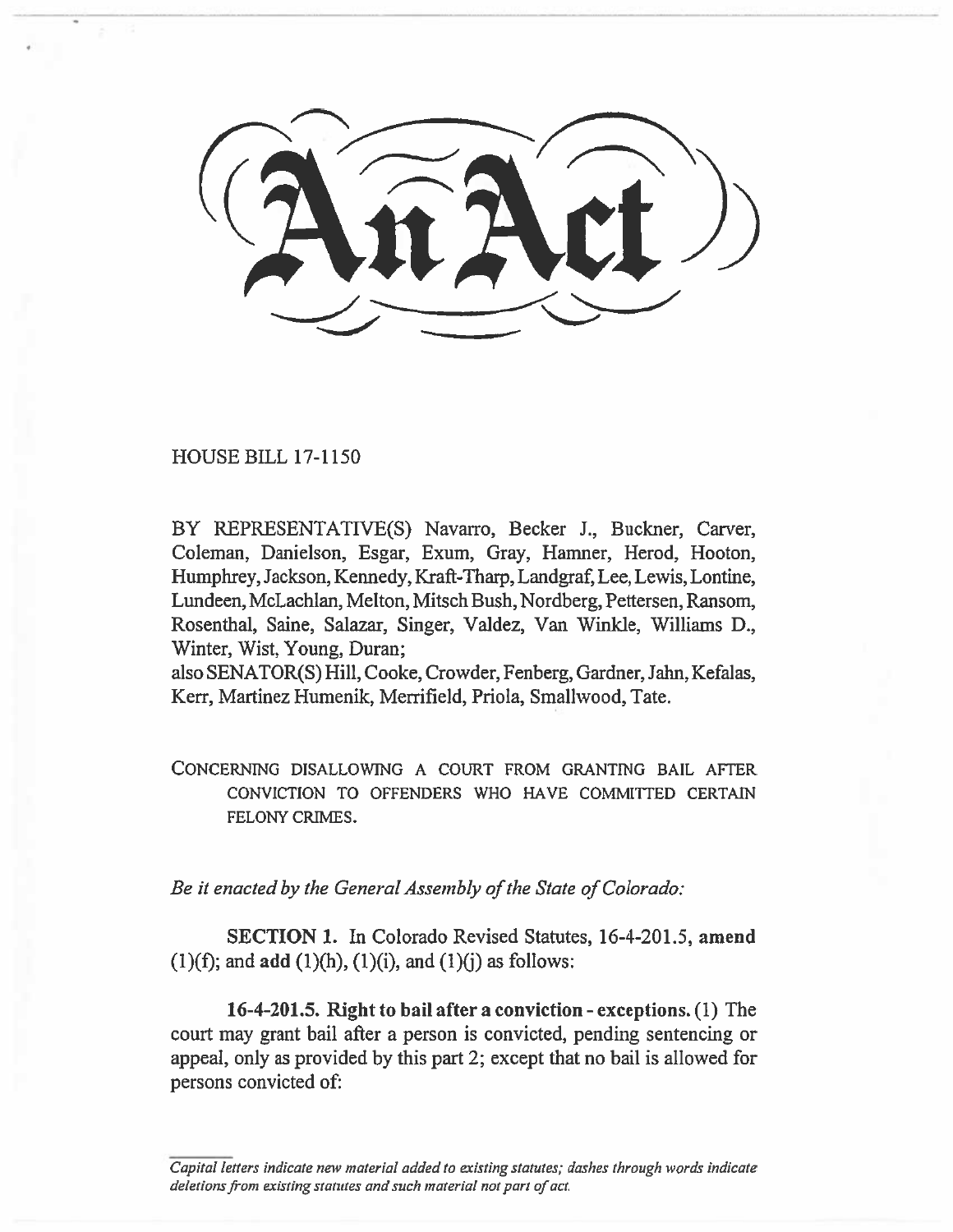(f) A crime of possession of a weapon by a previous offender, as described in section 18-12-108 (2)(b), (2)(c), (4)(b), (4)(c), or (5);  $C.R.S.;$ or

(h) A CLASS 5 FELONY ACT OF DOMESTIC VIOLENCE, AS DESCRIBED IN SECTION 18-6-801 (7);

(i) A SECOND OR SUBSEQUENT OFFENSE FOR STALKING THAT OCCURS WITHIN SEVEN YEARS AFTER THE DATE OF A PRIOR OFFENSE FOR WHICH THE PERSON WAS CONVICTED, AS DESCRIBED IN SECTION 18-3-602 (3)(b); OR

(j) STALKING WHEN THERE WAS A TEMPORARY OR PERMANENT PROTECTION ORDER, INJUNCTION, OR CONDITION OF BOND, PROBATION, OR PAROLE OR ANY OTHER COURT ORDER IN EFFECT THAT PROTECTED THE VICTIM FROM THE PERSON, INCLUDING BUT NOT LIMITED TO STALKING, AS DESCRIBED IN SECTION 18-3-602 (5).

**SECTION 2. Act subject to petition - effective date.** This act takes effect at 12:01 a.m. on the day following the expiration of the ninety-day period after final adjournment of the general assembly (August 9, 2017, if adjournment sine die is on May 10, 2017); except that, if a referendum petition is filed pursuant to section 1 (3) of article V of the state constitution against this act or an item, section, or part of this act within such period, then the act, item, section, or part will not take effect unless

## PAGE 2-HOUSE **BILL 17-1150**